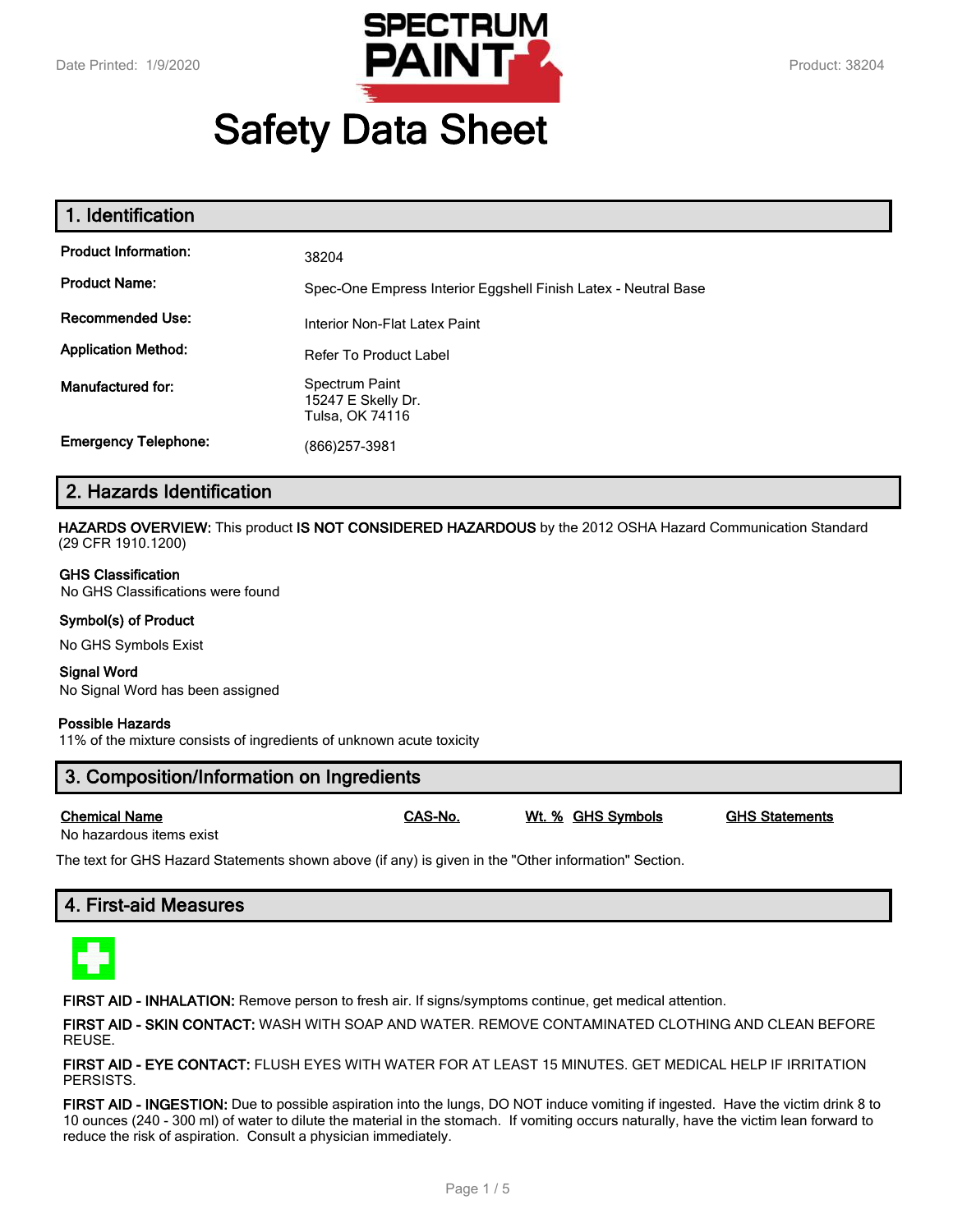## **5. Fire-fighting Measures**

**UNUSUAL FIRE AND EXPLOSION HAZARDS:** Container may rupture on heating.

**SPECIAL FIREFIGHTING PROCEDURES:** Use a self-contained breathing apparatus with full facepiece operated in pressuredemand or other positive pressure mode. USE WATER SPRAY TO COOL FIRE EXPOSED CONTAINERS.

**EXTINGUISHING MEDIA:** Carbon Dioxide, Dry Chemical, Foam, Water Fog

## **6. Accidental Release Measures**

#### **ENVIRONMENTAL PRECAUTIONS:** No Information

**STEPS TO BE TAKEN IN CASE MATERIAL IS RELEASED OR SPILLED:** ISOLATE HAZARD AREA AND KEEP UNNECESSARY PEOPLE AWAY. DO NOT ALLOW THE LIQUID TO ENTER INTO ANY SEWERS, ONTO THE GROUND OR INTO ANY BODY OF WATER. FOR LARGE SPILLS, USE A DIKE AND PUMP INTO APPROPRIATE CONTAINERS. SMALL SPILLS, DILUTE WITH WATER AND RECOVER OR USE NON-COMBUSTIBLE ABSORBENT MATERIAL AND SHOVEL INTO WASTE CONTAINERS.

## **7. Handling and Storage**



**HANDLING:** KEEP FROM FREEZING.

**STORAGE:** Store in a cool dry area. KEEP OUT OF REACH OF CHILDREN.

## **8. Exposure Controls/Personal Protection**

**Ingredients with Occupational Exposure Limits Chemical Name ACGIH TLV-TWA ACGIH-TLV STEL OSHA PEL-TWA OSHA PEL-CEILING**

No hazardous items exist

**Further Advice: MEL = Maximum Exposure Limit OES = Occupational Exposure Standard SUP = Supplier's Recommendation Sk = Skin Sensitizer N.E. = Not Established**

#### **Personal Protection**



**RESPIRATORY PROTECTION:** In order to avoid inhalation of spray-mist and sanding dust, all spraying and sanding must be done wearing adequate respirator.



**SKIN PROTECTION:** Sensitive individuals should wear gloves to prevent repeated contact.



**EYE PROTECTION:** Safety glasses with side-shields



**OTHER PROTECTIVE EQUIPMENT:** No Information



**HYGIENIC PRACTICES:** Wash hands before eating, drinking, or smoking.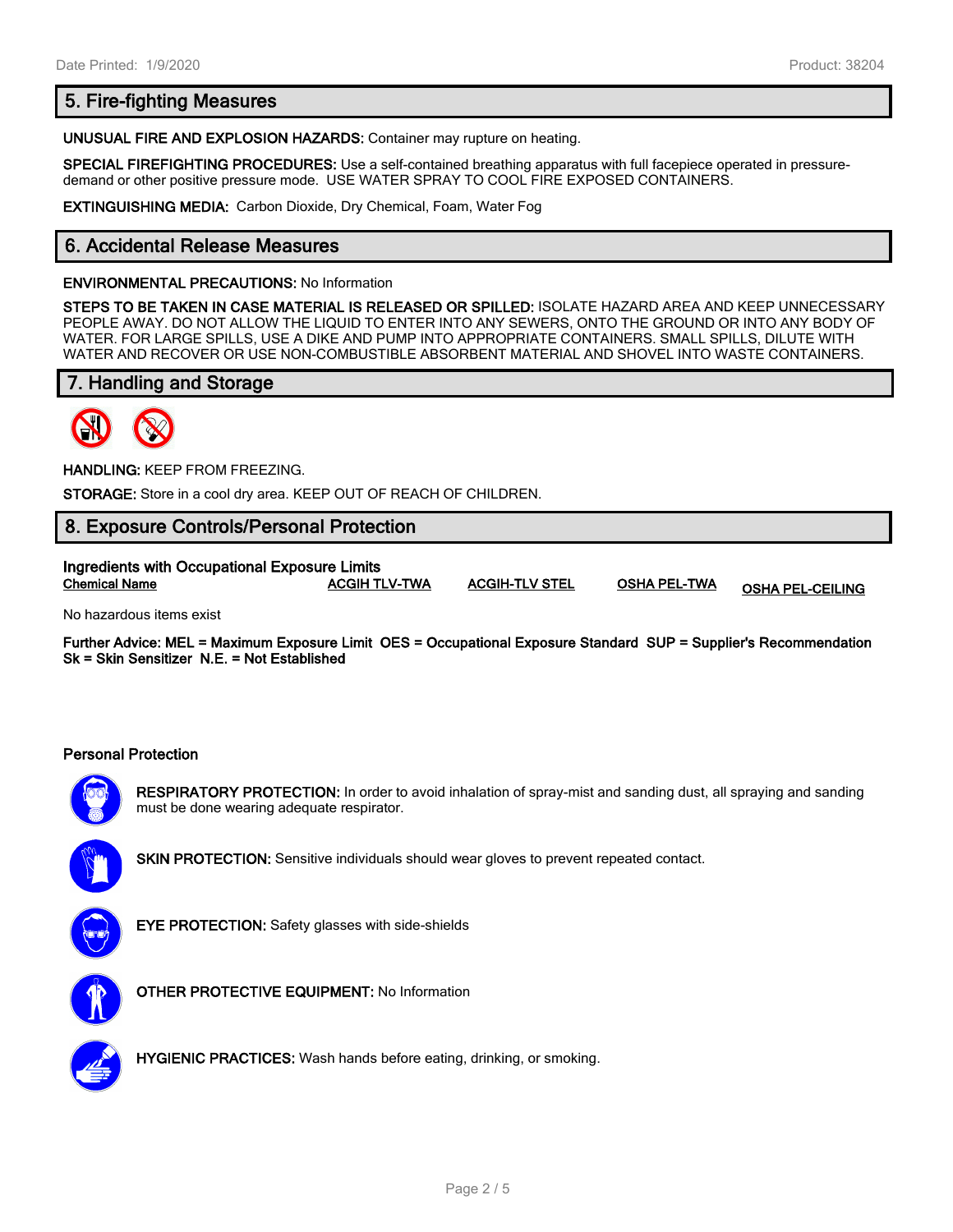## **9. Physical and Chemical Properties**

| Appearance:<br>Odor:<br>Density, Ib/gal:<br>Freeze Point, °C:<br><b>Solubility in Water:</b><br>Decomposition temperature, °C | Thick Liguid<br>Slight Ammonia Odor<br>$9.21 - 9.61$<br>No Information<br>No Information<br>No Information | <b>Physical State:</b><br><b>Odor Threshold:</b><br>pH:<br>Viscosity:<br>Partition Coefficient, n-octanol/<br>water: | Liguid<br>No Information<br>No Information<br>No Information<br>No Information |
|-------------------------------------------------------------------------------------------------------------------------------|------------------------------------------------------------------------------------------------------------|----------------------------------------------------------------------------------------------------------------------|--------------------------------------------------------------------------------|
| Boiling Range, °C:                                                                                                            | $98 - 104$                                                                                                 | <b>Explosive Limits, %:</b>                                                                                          | N/A                                                                            |
| Combustibility:                                                                                                               | Does Not Support Combustion                                                                                | Flash Point, °C:                                                                                                     | Not Applicable                                                                 |
| <b>Evaporation Rate:</b>                                                                                                      | Slower Than Ether                                                                                          | Auto-Ignition Temperature, °C                                                                                        | No Information                                                                 |
| <b>Vapor Density:</b>                                                                                                         | Lighter Than Air                                                                                           | Vapor Pressure, mmHg:                                                                                                | No Information                                                                 |

(See "Other information" Section for abbreviation legend)

## **10. Stability and Reactivity**

**STABILITY:** THIS MATERIAL IS STABLE UNDER NORMAL STORAGE AND HANDLING CONDITIONS.

**CONDITIONS TO AVOID:** AVOID HIGH TEMPERATURES AND FREEZING.

**INCOMPATIBILITY:** No Information

**HAZARDOUS DECOMPOSITION PRODUCTS:** MAY GENERATE TOXIC OR IRRITATING COMBUSTION PRODUCTS. MAY GENERATE CARBON MONOXIDE GAS.

#### **11. Toxicological Information**



**Practical Experiences**

**EFFECT OF OVEREXPOSURE - INHALATION:** Inhalation may cause irritation to the respiratory tract (nose, mouth, mucous membranes).

**EFFECT OF OVEREXPOSURE - SKIN CONTACT:** PROLONGED OR REPEATED CONTACT MAY CAUSE IRRITATION.

**EFFECT OF OVEREXPOSURE - EYE CONTACT:** MILD EYE IRRITANT.

**EFFECT OF OVEREXPOSURE - INGESTION:** May be harmful if swallowed. May cause gastrointestinal disturbance.

**EFFECT OF OVEREXPOSURE - CHRONIC HAZARDS:** No Information

**CARCINOGENICITY:** No Information

**PRIMARY ROUTE(S) OF ENTRY:** Eye Contact, Ingestion, Inhalation, Skin Contact

#### **Acute Toxicity Values The acute effects of this product have not been tested. Data on individual components are tabulated below**

**CAS-No. Chemical Name Oral LD50 Dermal LD50 Vapor LC50** No hazardous items exist N.I. = No Information

## **12. Ecological Information**

**ECOLOGICAL INFORMATION:** No Information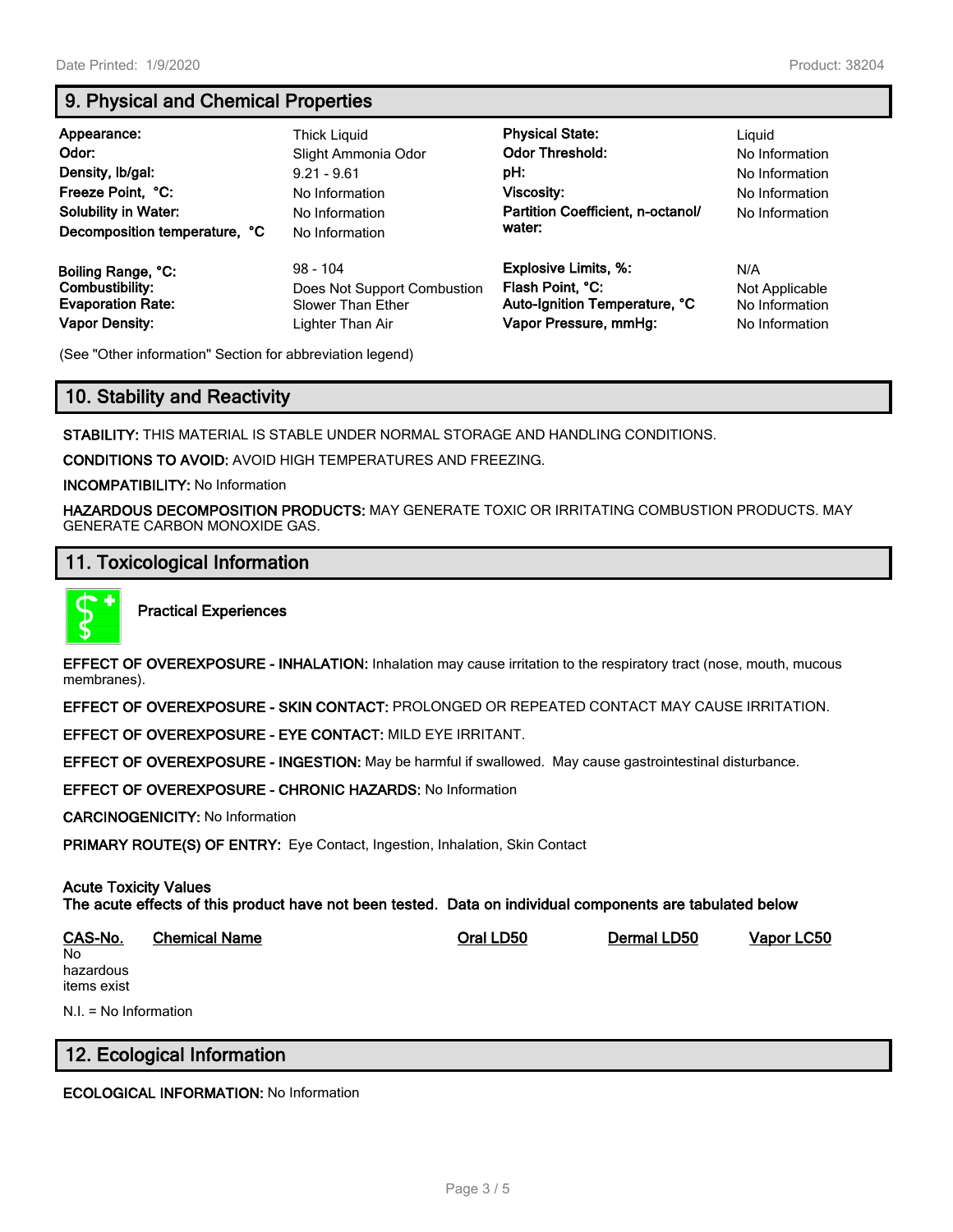## **13. Disposal Information**



#### **Product**

**DISPOSAL METHOD:** DO NOT DUMP INTO ANY SEWERS, ON THE GROUND, OR INTO ANY BODY OF WATER. ALL DISPOSAL METHODS MUST BE IN COMPLIANCE WITH ALL FEDERAL, STATE/PROVINCIAL, AND LOCAL LAWS AND REGULATIONS.

**STEPS TO BE TAKEN IN CASE MATERIAL IS RELEASED OR SPILLED:** ISOLATE HAZARD AREA AND KEEP UNNECESSARY PEOPLE AWAY. DO NOT ALLOW THE LIQUID TO ENTER INTO ANY SEWERS, ONTO THE GROUND OR INTO ANY BODY OF WATER. FOR LARGE SPILLS, USE A DIKE AND PUMP INTO APPROPRIATE CONTAINERS. SMALL SPILLS, DILUTE WITH WATER AND RECOVER OR USE NON-COMBUSTIBLE ABSORBENT MATERIAL AND SHOVEL INTO WASTE CONTAINERS.

## **14. Transport Information**

**SPECIAL TRANSPORT PRECAUTIONS:** Not Regulated by DOT

**DOT Proper Shipping Name:** Not Regulated **Packing Group:** Packing Group: Packing Brown Packing Group: Packing Brown Packing Brown Packing Brown Packing Brown Packing Brown Packing Brown Packing Brown Packing Brown Packing **DOT Technical Name:** Not Regulated

**DOT Hazard Class:** Not Regulated **DOT Hazard Class:** I

| Packing Group:    | Not Regulated  |
|-------------------|----------------|
| Hazard SubClass:  | Not Regulated  |
| Resp. Guide Page: | No Information |
| DOT UN/NA Number: | Not Regulated  |

## **15. Regulatory Information**

#### **U.S. Federal Regulations:**

#### **CERCLA - SARA Hazard Category**

This product has been reviewed according to the EPA 'Hazard Categories' promulgated under Sections 311 and 312 of the Superfund Amendment and Reauthorization Act of 1986 (SARA Title III) and is considered, under applicable definitions, to meet the following categories:

None Known

#### **SARA SECTION 313:**

This product contains the following substances subject to the reporting requirements of Section 313 of Title III of the Superfund Amendment and Reauthorization Act of 1986 and 40 CFR part 372:

No Sara 313 components exist in this product.

#### **TOXIC SUBSTANCES CONTROL ACT:**

This product contains the following chemical substances subject to the reporting requirements of TSCA 12(B) if exported from the United States:

No TSCA components exist in this product.

## **U.S. State Regulations: NEW JERSEY RIGHT-TO-KNOW:**

The following materials are non-hazardous, but are among the top five components in this product.

## **Chemical Name CAS-No.**

WATER 7732-18-5 ACRYLIC POLYMER **PROPRIET ACRYLIC POLYMER** KAOLIN 1332-58-7

#### **PENNSYLVANIA RIGHT-TO-KNOW**

The following non-hazardous ingredients are present in the product at greater than 3%.